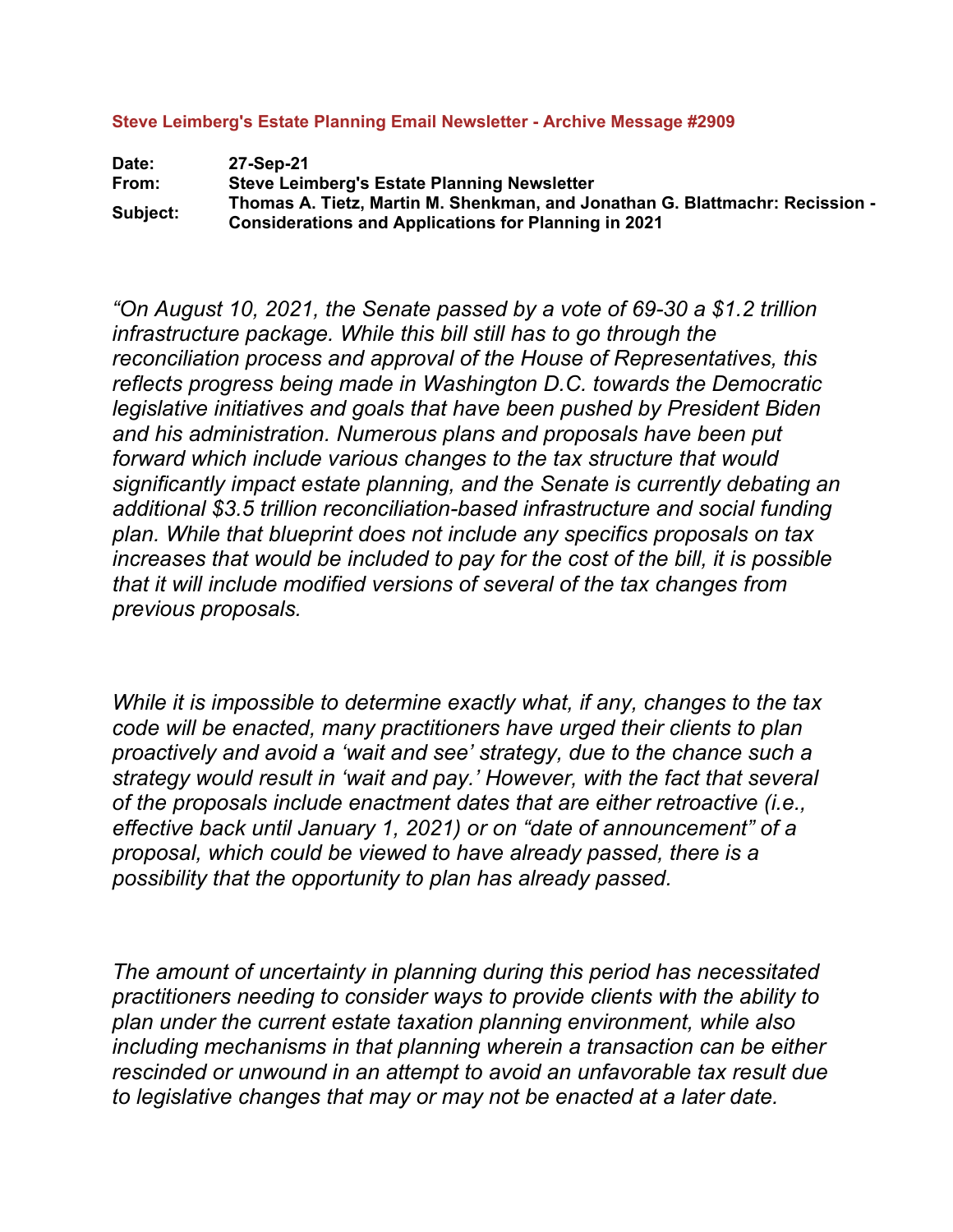*There have been several techniques that have been discussed for practitioners to consider employing, such as including a disclaimer in trust documents using formula clauses in assignment and transfer documentation, etc. Recission is an additional technique that practitioners might consider including in their toolkit to employ when trying to plan for the level of uncertainty that has to be dealt with for transactions completed before legislation is enacted. Recission may offer a means to unwind a transaction in the current tax year and thereby avoid a possible income tax consequences to a transfer. Because of the proposed retroactive effective date contained in Senator Van Hollen's proposal, recission has received more attention. This newsletter will explore the recission mechanism and raise considerations in its application in the current planning environment."*

**Thomas A. Tietz**, **Martin M. Shenkman** and **Jonathan G. Blattmachr**  provide members with commentary that examines how the doctrine of recission could be used to unwind transactions in the current tax year and thereby avoid a possible adverse income tax consequences. Members will find their commentary most helpful as it contains specimen drafting language.

**Martin M. Shenkman, CPA, MBA, PFS, AEP, JD** is an attorney in private practice in Fort Lee, New Jersey and New York City who concentrates on estate and closely held business planning, tax planning, and estate administration. He is the author of 42 books and more than 1,200 articles. He is a member of the NAEPC Board of Directors (Emeritus), on the Board of the American Brain Foundation, the American Cancer Society's National Professional Advisor Network and Weill Cornell Medicine Professional Advisory Council.

**Thomas Tietz, JD**, is an Associate with **Shenkman Law**. He is experienced in assisting with the implementation of all facets of an estate plan, including the preparation of core documents such as the Last Will and Testament, Health Care Proxy, Durable Power of Attorney, to the more advanced techniques of an Irrevocable Life Insurance Trust, Grantor Retained Annuity Trust, self-settled Trusts, and the implementation of asset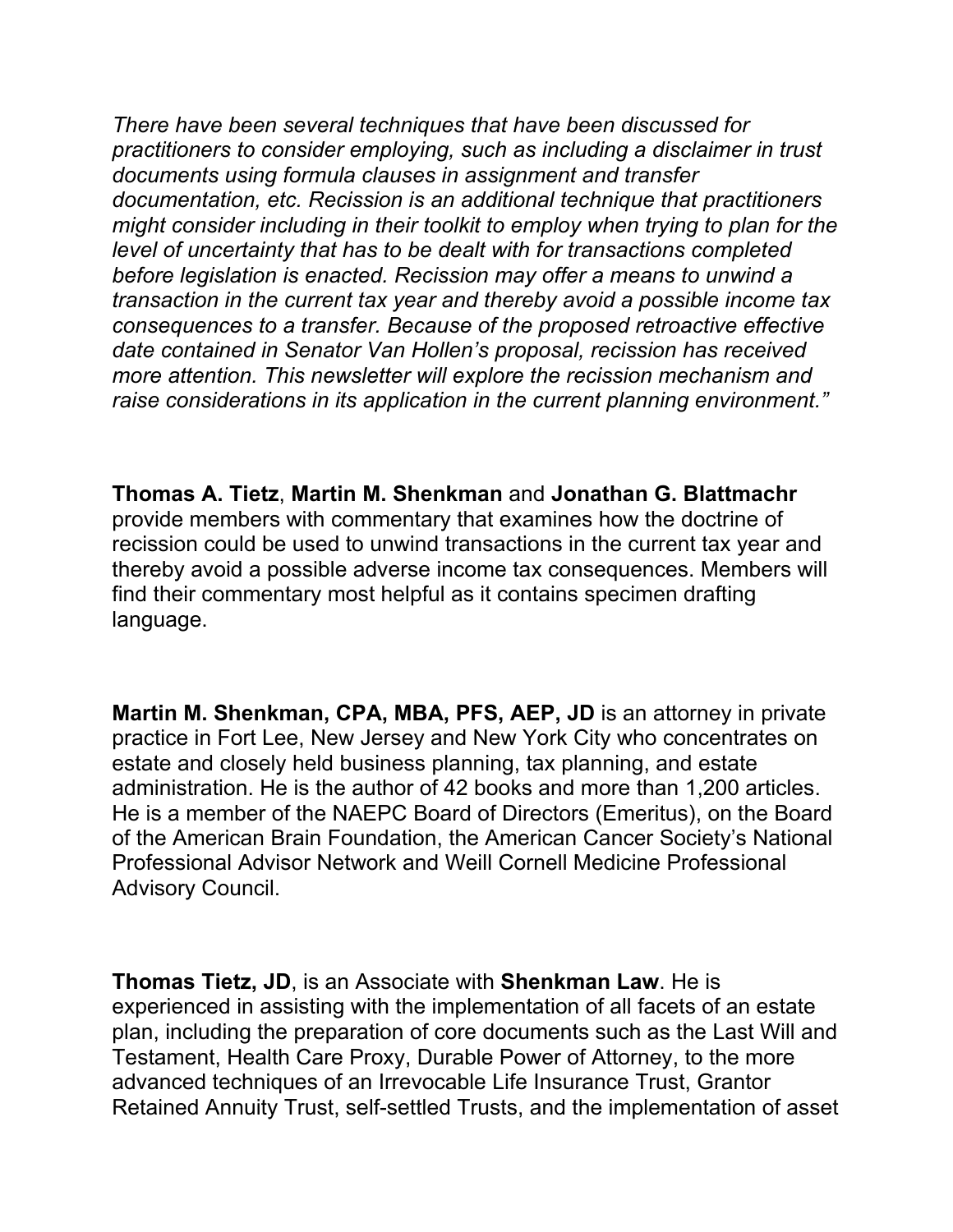transfers to those trusts, depending on the client's needs. In addition to Estate Planning, he assists clients with estate administration, including the organization of the documentation and assets of a decedent for tax filings and disbursement, as well as assisting with corporate work, concentrating on the effects to family entities and businesses in relation to estate planning, including assisting with entity documents and complex entity ownership.

**Jonathan G. Blattmachr** is **Director of Estate Planning** for **Peak Trust Company** (formerly Alaska Trust Company), co-developer of **Wealth Transfer Planning**, a computer system for lawyers, published by Interactive Legal Systems and its Editor-in-Chief, director of Pioneer Wealth Partners, LLC, author or co-author of nine books and over 500 articles, and a retired member of Milbank, LLP, and of the Alaska, California, and New York Bars.

Here is their commentary:

## **EXECUTIVE SUMMARY:**

<span id="page-2-3"></span><span id="page-2-2"></span><span id="page-2-1"></span><span id="page-2-0"></span>On August 10, 2021, the Senate passed by a vote of 69-30 a \$1.2 trillion infrastructure package.<sub>[i]</sub> While this bill still has to go through the reconciliation process and approval of the House of Representatives, this reflects progress being made in Washington D.C. towards the Democratic legislative initiatives and goals that have been pushed by President Biden and his administration. Numerous plans and proposals have been put forward<sub>[ii]</sub> which include various changes to the tax structure that would significantly impact estate planning, and the Senate is currently debating an additional \$3.5 trillion reconciliation-based infrastructure and social funding plan.<sup>[ii]</sup> While that blueprint does not include any specifics proposals on tax increases that would be included to pay for the cost of the bill, it is possible that it will include modified versions of several of the tax changes from previous proposals.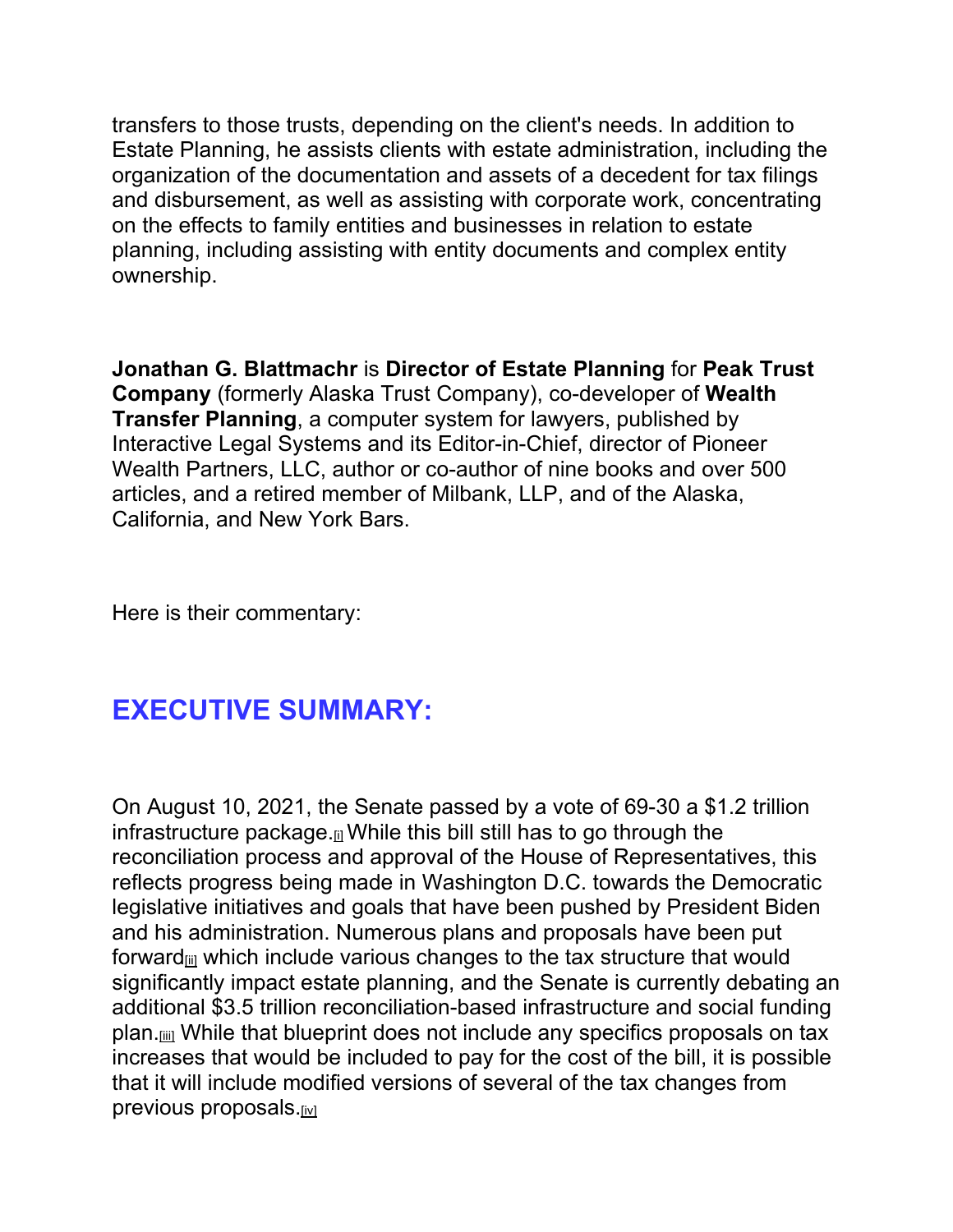While it is impossible to determine exactly what, if any, changes to the tax code will be enacted, many practitioners have urged their clients to plan proactively and avoid a "wait and see" strategy, due to the chance such a strategy would result in "wait and pay." However, with the fact that several of the proposals include enactment dates that are either retroactive (i.e., effective back until January 1, 2021) or on "date of announcement" of a proposal, which could be viewed to have already passed, there is a possibility that the opportunity to plan has already passed.

The amount of uncertainty in planning during this period has necessitated practitioners needing to consider ways to provide clients with the ability to plan under the current estate taxation planning environment, while also including mechanisms in that planning wherein a transaction can be either rescinded or unwound in an attempt to avoid an unfavorable tax result due to legislative changes that may or may not be enacted at a later date. There have been several techniques that have been discussed for practitioners to consider employing, such as including a disclaimer in trust documents, using formula clauses in assignment and transfer documentation, etc. Recission is an additional technique that practitioners might consider including in their toolkit to employ when trying to plan for the level of uncertainty that has to be dealt with for transactions completed before legislation is enacted. Recission may offer a means to unwind a transaction in the current tax year and thereby avoid a possible income tax consequences to a transfer. Because of the proposed retroactive effective date contained in Senator Van Hollen's proposal, M recission has received more attention. This newsletter will explore the recission mechanism and raise considerations in its application in the current planning environment.

### <span id="page-3-0"></span>**COMMENT:**

#### **History and Applications of Recission**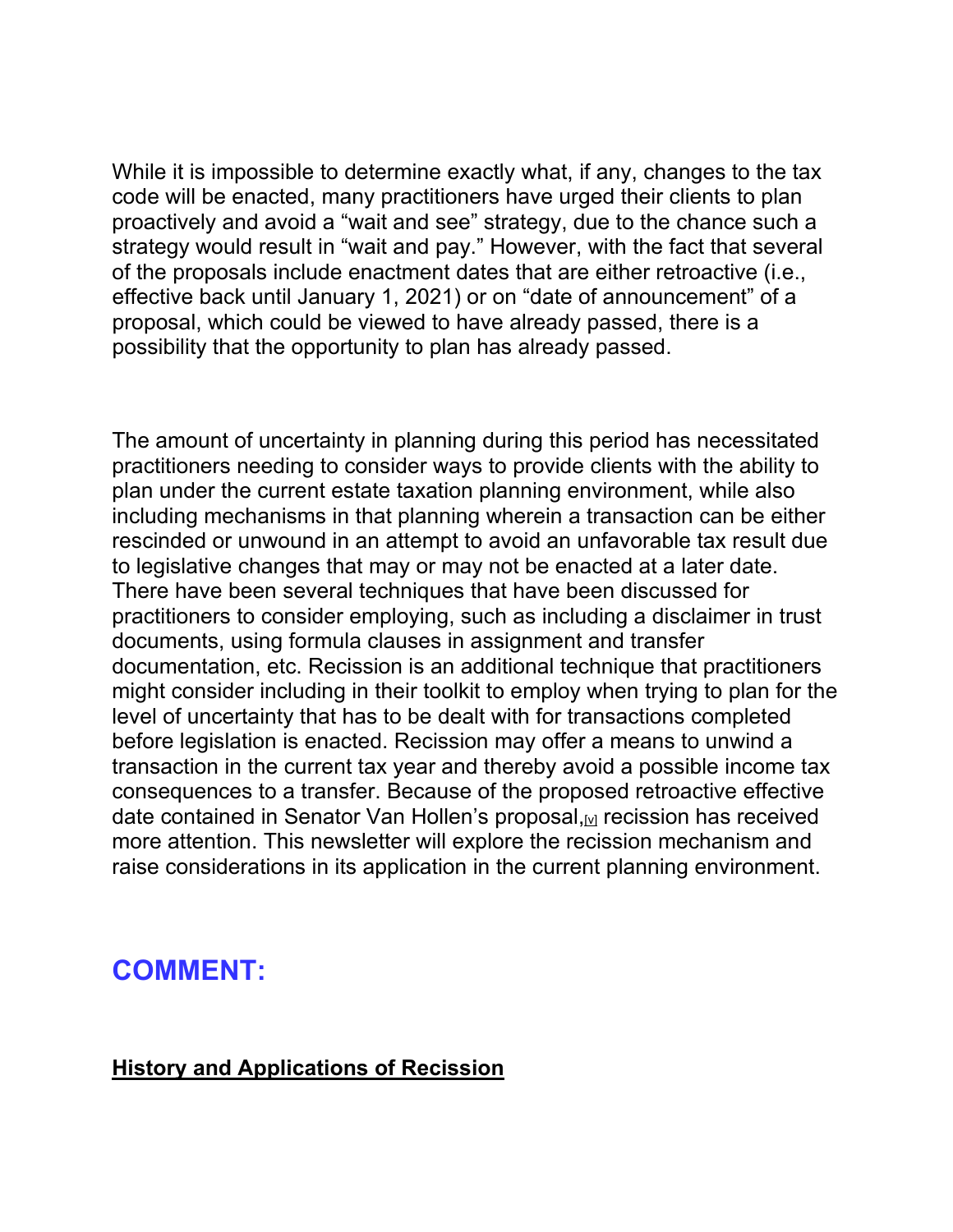<span id="page-4-2"></span><span id="page-4-0"></span>Recission, $\omega$  the concept of treating a transaction as void ab initio, may have been first discussed as being used for tax purposes in the United States Court of Appeals decision of Penn v. Robertson, but it was in 1980 with Rev. Rul. 80-58<sup>th</sup> that the IRS provided formal steps to be taken to effectuate a recission for income tax purposes, stating that a recission must:

<span id="page-4-1"></span>1. Take actions that would end with "*restoring the parties to the relative positions that they would have occupied had no contract been made.*"

<span id="page-4-3"></span>2. The actions must be taken within the same tax year in which the transaction initially took place.

Beyond these two requirements, the Revenue Ruling provides flexibility for how parties could go about completing a recission. For example, one does not need the consent of all involved parties to have an effective recission. $\mathbb{K}$ However, it should be noted that Penn involved a rescission due to action taken by a third party and Rev. Rul. 80-58 involved a situation where the parties agreed that, if certain events did not occur, the transaction would be rescinded. Nonetheless, private letter rulings (which under Section $\frac{x}{1}$ 6110(k)(3) cannot be cited or used as precedent) indicates that recissions, in general, will be respected if effected in the same year that the underlying transaction took place.

While the IRS currently has a no-rule policy in place for recission for private letter rulings (PLRs),  $x_{ij}$  before the policy was put in place numerous PLRs were provided that help illustrate the breadth of the application of recission[.\[xiii\]](#page-14-3) Several of those PLRs include: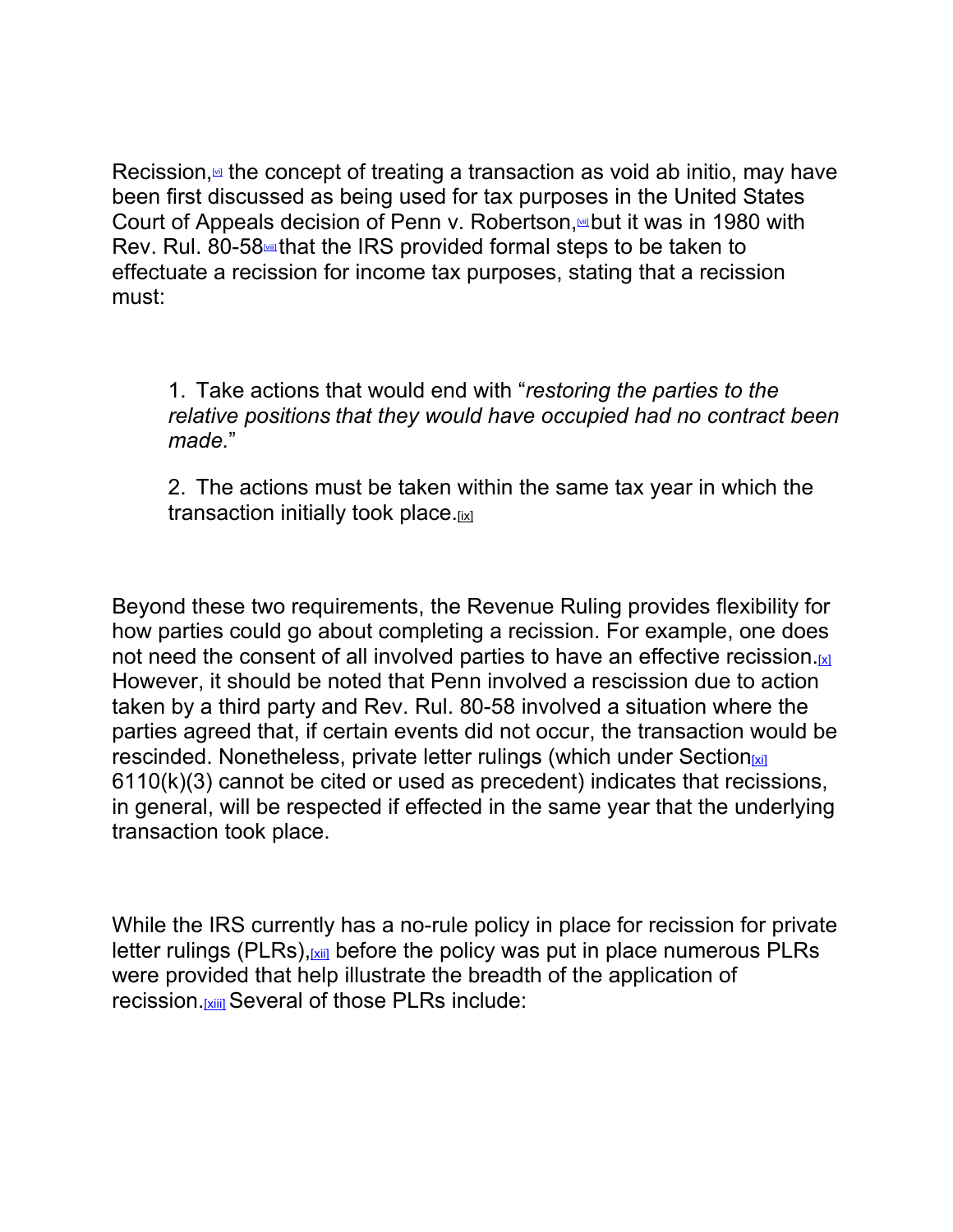1. PLR 200923010 discusses the recission of a distribution of stock from a corporation to its subsidiary. The IRS allowed the recession after going into detail how the recission agreement would bring all entities and parties back to the position they were in before the distributions were made[.\[xiv\]](#page-14-4)

2. PLR 200533002 included a sale of S-Corporation stock in a manner that without recission would have resulted in the termination of the S-Corporation status. The IRS allowed the recission of the sale and confirmed that the S-Corporation was never lost as the recission actions were taken within the same taxable year as the sale took place.

3. PLR 200911004 permitted the recission of a merger between corporations that would have caused significant adverse tax consequence[s\[xv\]](#page-14-5) and instead have a sale transaction take place between the entities.

The facts of the Rev. Rul. 80-58 included an external event trigger for the recission based upon the obtaining a zoning change and the buyer and seller agreed that a rescission could occur if the change was not obtained. In the Ruling that event was an act by an unrelated third party zoning board: "…if at any time within nine months of the date, of sale, B was unable to have the land rezoned for B's business purposes…" However, the PLRs noted above seem to suggest in some cases the IRS approves of recission simply due to adverse tax consequences for the actions taken[.\[xvi\]](#page-15-0) Consider whether adverse tax consequences due to a change in tax laws suffice to qualify as grounds for recission? Practitioners should consider cautioning clients that include a recission trigger in documents or are considering a recission of a transaction before the end of the year, that there may be a risk the IRS might argue that a change in the tax law is not equivalent to a zoning change by a third party.

The PLRs help illustrate the flexibility of situations recission has been used in to avoid unfavorable income tax results in the past. How to apply the technique to the unique challenges of 2021 planning is an issue practitioners should consider carefully.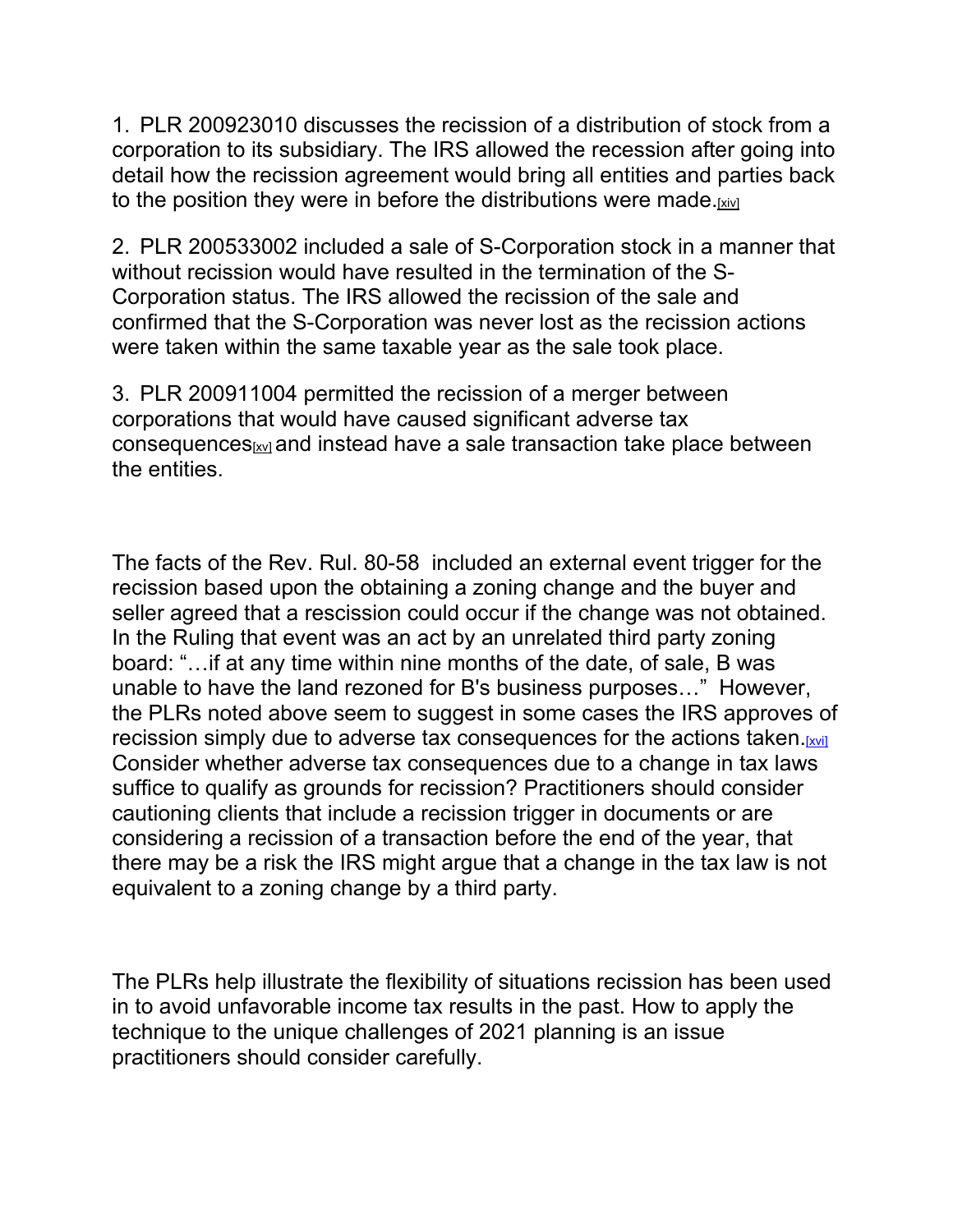#### **What about the Gift Tax Effects of a Recission Provision in the Document?**

One issue to consider is whether a recission provision in a document renders the transfer incomplete for gift tax purposes. Although the most "direct" way to have a transaction ignored for gift tax purposes is by a qualified disclaimer defined in Section 2518, the provision is limited to wealth transfer (e.g., gift and estate) tax purposes, not income tax purposes.

It seems that a unilateral right of a donor to rescind a transfer renders the gift incomplete for gift tax purposes. Treas. Reg. 25.2511-2(b) provides, in part, "a transfer of property (whether in trust or not may be partially complete and partially incomplete, depending upon all the facts in the particular case. \*\*\* A gift is … incomplete if and to the extent that a reserved power gives the donor the power [without the consent of an adverse party] to name new beneficiaries or to change the interests of the beneficiaries as between themselves…."

Perhaps, there is "no harm" in providing that the parties can rescind a transaction including for wealth transfer tax purposes, but the provision might render the transfer at the time it is made incomplete. Allowing only one party (e.g., the donor) to rescind the transaction might, therefore, render the gift incomplete. Although it is arguable that the donee would be adverse to that, the fact that the donee agreed to allow the donor to rescind might be held to render the donee non-adverse.

Would providing that the transaction can or is rescinded only if there is (or is not) a particular tax change, e.g., a retroactive application of a deemed realization rule, suffice to deflect an argument that the transfer was incomplete for gift tax purposes? Might such a self-executing mechanism be viewed as outside of the purview of the donor as it is based on actions of Congress not the donor?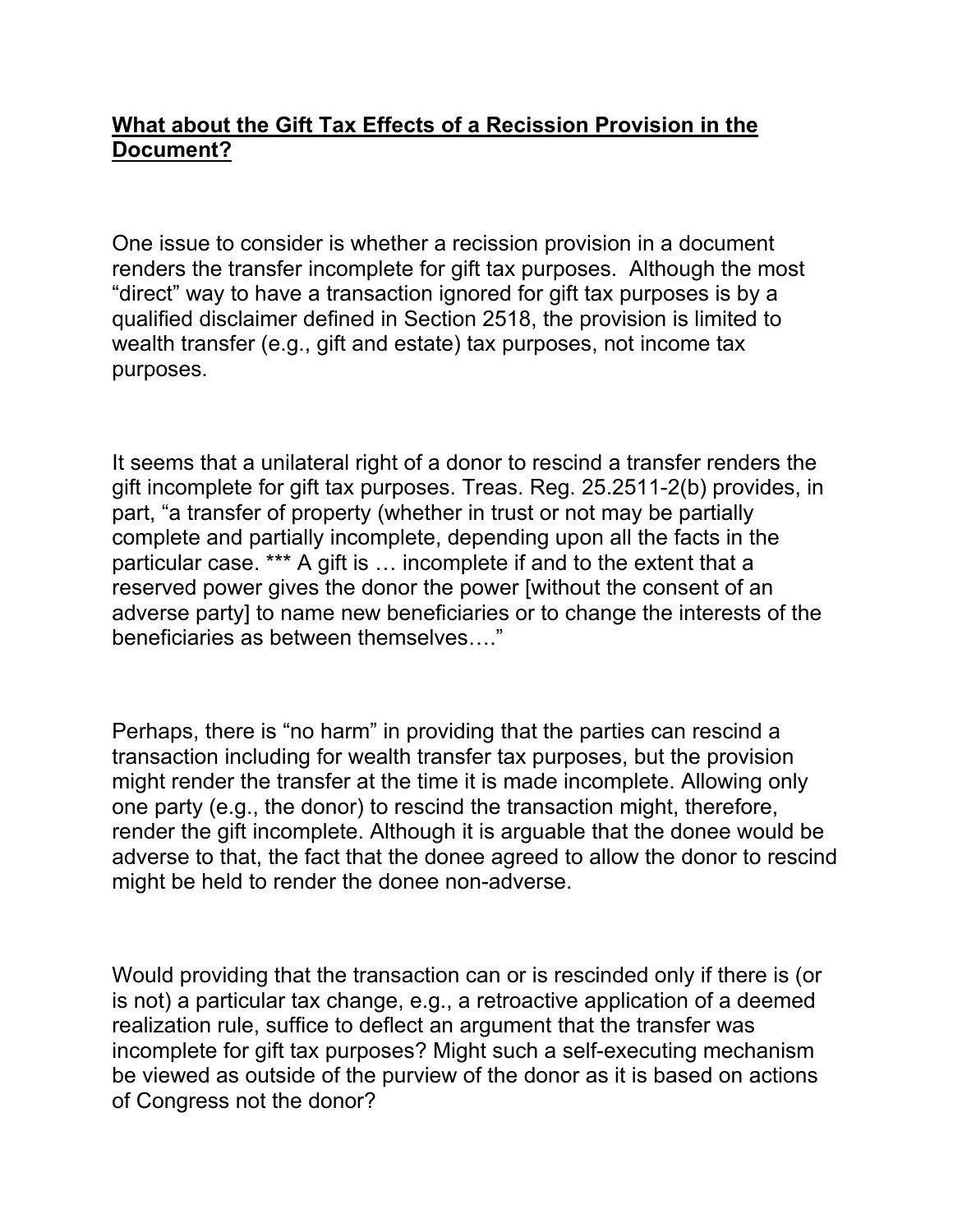#### **Drafting Documents Including Potential Recission Before the End of 202[1\[xvii\]](#page-15-1)**

Rev. Rul. 80-58 included a specific trigger in the sale documents for conditions under which recission would take place[.\[xviii\]](#page-15-2) While the PLRs discussed above did not all include a trigger in the documentation for the transaction being rescinded, practitioners should consider incorporating these triggers into any future documents for clients that they believe may desire to employ recission if the tax laws are changed before the end of the year.

As another consideration, many practitioners have indicated that they are seeing a significant increase in clients wishing to complete planning before any changes to the law, and the crush of work is likely to increase significantly as year-end approaches. If legislation is passed close to the end of the year, practitioners may not have enough time to complete documentation to implement recission for all of the transactions completed before the end of the year for which clients wish to rescind. However, by including a provision for recission in the documents, practitioners will have the option to include a self-executing automatic trigger in which the transaction is rescinded if, as an example, legislation is passed that causes an adverse tax result to take place due to the transaction. However, having documents prepared ahead of time so they can be "instantly" implemented might be a "safer" approach. For example, if the property owner intends to transfer appreciated assets (by gift or by sale to a grantor trust which under current law would not trigger gain recognition by reason of Rev. Rul. 85-13 but might under legislation adopted later this year), the trust to which the transfer would take place could be transferred could be executed by the trustees and expressly provide that the trust would not be created and irrevocable unless and until the grantor signs. Similarly, the document of transfer (e.g., a stock power for shares of stock or a deed of real property) could be ready for signing by the grantor. If legislation is drafted, is virtually certain to be signed into law by the President and contains an adverse provision (e.g., gain recognition which is retroactive to the date of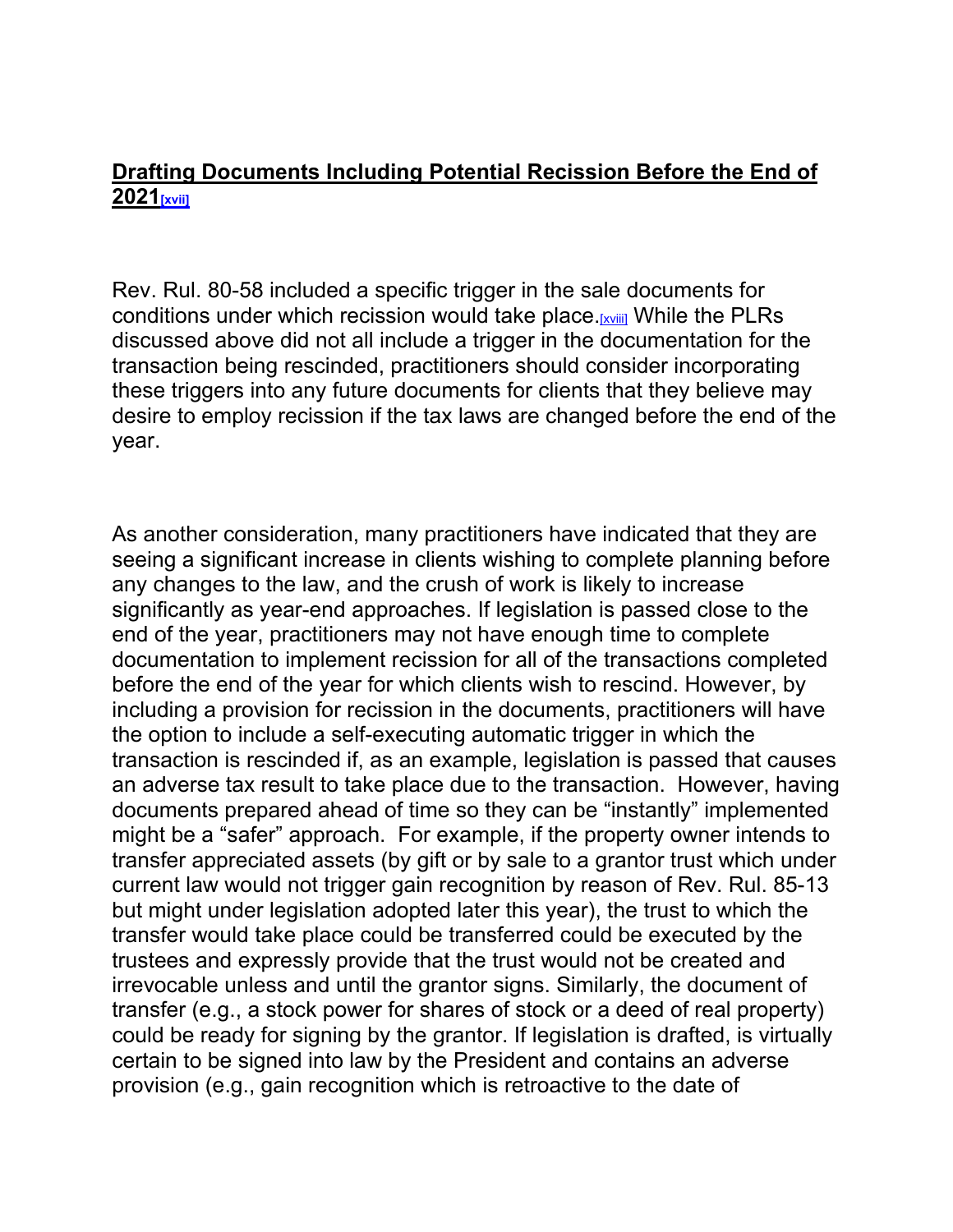enactment or an earlier date), the grantor simply would not execute the documents of transfer (e.g., the trust). On the other hand, if transactions pre-dating the date the President signs the law (noting the Senator Sanders bill ["For the 99.5%"] contains provisions that would be effective as of the date of enactment (that is, the date the President signs the measure into law), the grantor could sign the documents the date before.

This, in turn, raises the question of whether the documents could effectively provide that they are revocable if the law does (or does not) contain a provision that would be adverse or not. That should not render the gift incomplete as the donor does not hold the power to rescind—it would automatically occur.

**Sample Language**. "*Recission of Transaction. If, during the calendar year in which this Agreement has been signed, legislation is passed in which the Internal Revenue Code is modified which has the effect of causing the [transaction] herein to be considered a recognition event for federal income tax purposes, the Parties agree to take the following actions immediately, and within the same tax year as the Transaction was completed (and if the parties to the transaction have different tax years, the earlier of such years)[\[xix\]](#page-15-3): (a) the Note[\[xx\]](#page-15-4) given by [buyer] to [seller] is thereupon voided, and (b) the assignment and transfer documents [list actual name and date] are deemed void, and (c) any down payment provided by the buyer to the seller [delete for gift] shall be due and payable to the buyer by the seller from the date of the initial transfer bearing interest[\[xxi\]](#page-16-0) at the short term applicable federal rate from the date of the initial transfer until repaid in the current tax year. To avoid any doubt, the Parties intend for this provision to effectuate a recission of the Agreement pursuant to Rev. Rul. 80-58, 1980-1 C.B. 181 and agree to take any actions reasonable and necessary to conform the actions taken under this provision if triggered to complete the recission, with the same effect as though the transaction had never occurred.* 

Given the potentially incredible work-load that may face practitioners at the end of 2021, why not make the recission provisions self-executing as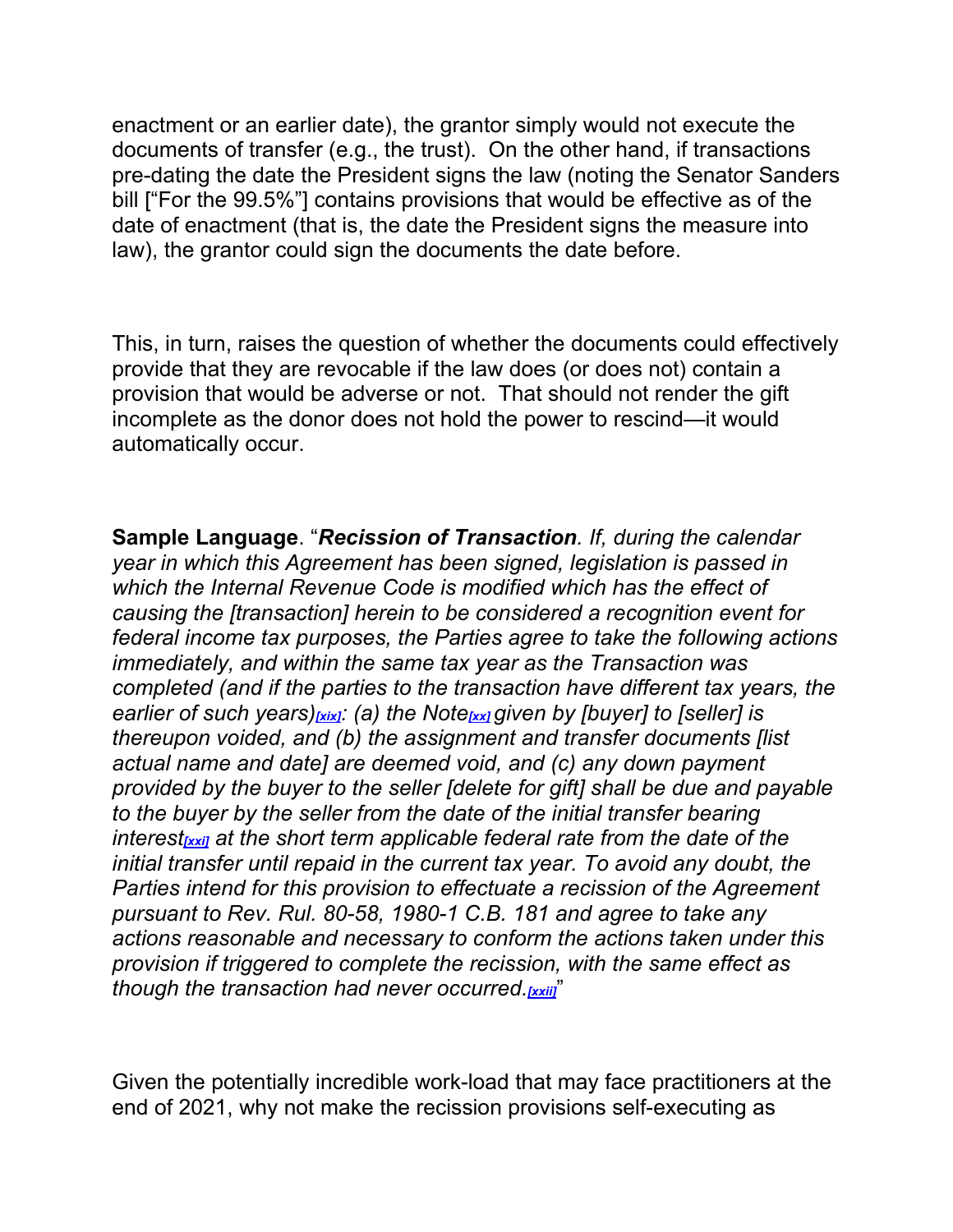discussed above to avoid the risk of a client contacting counsel and counsel not having time to complete the transaction?

While ideally all necessary or advisable legal documentation to unwind the transaction should all be completed, it may suffice to rely on the selfexecuting provisions if the supporting documents cannot be completed in time. If there is sufficient time to complete documentation confirming the recission, practitioners could consider completing the following:

1. Cancellation of any promissory notes.

2. Refund of the down payment, and any documentation prepared to reflect the return of the monies (copy of a check, confirmation of a wire transfer, etc.)

3. Payment of any interest due to the buyer from the seller for the period the down payment was held by the seller. As noted above, some may question whether the payment of interest is consistent with the recission doctrine.

4. Cancellation of the sale contract.

5. Cancellation of any guarantees, escrow agreements, pledge agreements, or other supporting documentation for a sale transaction.

6. Assignment from buyer back to seller of the entity or asset interests involved [effective as of the initial transfer date].

#### **Communicating with Clients**

With the significant uncertainty in what, if any, legislation will be enacted before the end of the year, practitioners should consider communicating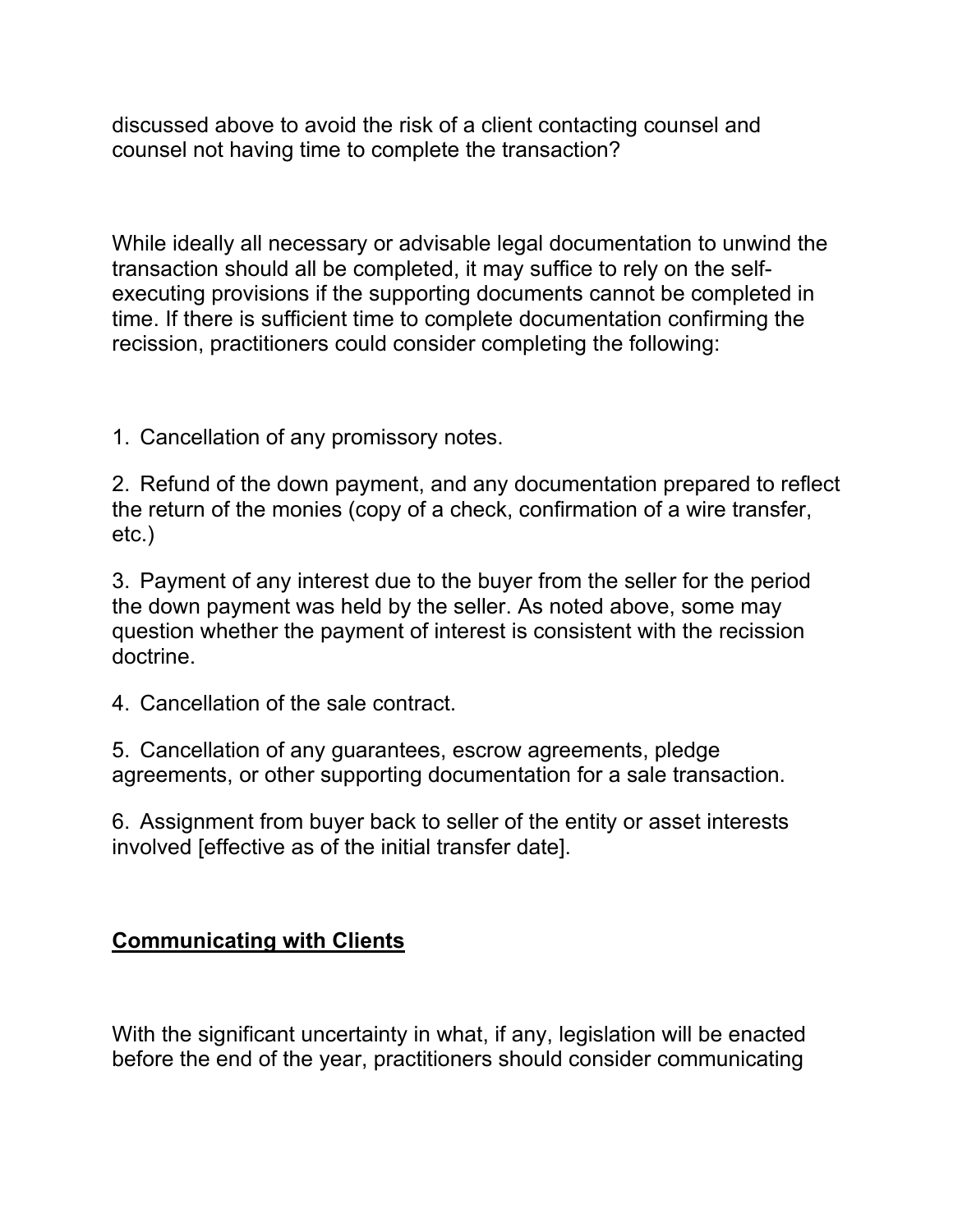with any clients that may be contemplating completing transactions before the end of the year. Some of the topics that can be communicated include:

1. There is no guarantee of the effect of any planning that is implemented, including the initial transaction as well as any steps taken to unwind a transaction in the event of adverse tax legislation that would affect the transaction.

2. Provide clients with options for both the kinds of transactions they can complete, as well as options for techniques they can use to unwind a transaction if needed. Appraising a client of the risks inherent in the options that they choose can assist a client with making an informed decision about what they want to do, as well as potentially protect a practitioner if planning does not achieve the results a client desired.

3. Discuss any issues or concerns each of the options provided may have in their implementation. For example, regarding recission if an automatic trigger is used as discussed above, then the transaction would be voided even if the tax changes result in a minor tax cost the client may have otherwise been comfortable bearing in order to have the transaction completed. However, if a client chooses not to have an automatic trigger, then they would have a risk of being unable to complete recission in time to meet the end of the taxable year deadline.

4. Inform clients of the potential of retroactive tax legislation, or other implementation dates such as date of announcement, which could mean that the potential for planning has already passed. Helping clients understand the uncertainty and flux that planning is in at this time will help set their expectations as we get closer to the end of the year.

5. As more information is received from Washington and any proposals include more definitive outlines of potential changes as the year moves on, communicate the effect those proposals may have on any planning they have in process or any planning they have been contemplating.

While the amount of work that may be available over the next several months is an opportunity for practitioners, it also has the risk of clients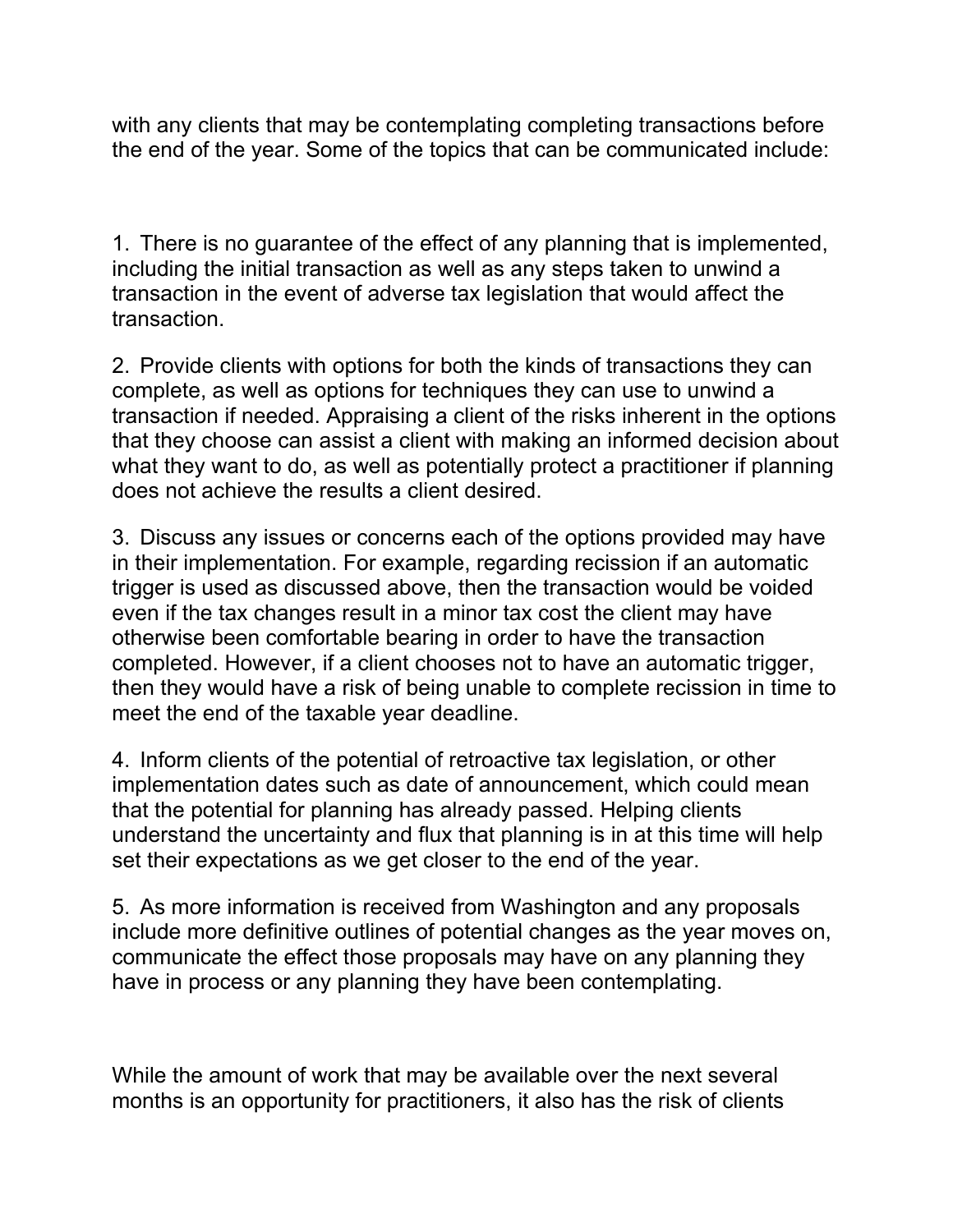committing to planning for which they may not understand the risks and issues with. Clear communication by the practitioner may help protect that practitioner from clients who have remorse over planning they have completed, or chosen to unwind, or did not have the opportunity to unwind through the end of the year.

#### **Conclusion**

Clients may have opportunities to take advantage of the current tax laws before any changes are implemented. Recission is one component of the toolkit practitioners can present to clients for achieving goals in this uncertain environment.

While the volume of work that this could present is an opportunity, practitioners should be cautious to communicate to clients the options that they have, the risks with those various options, as well as options such as recission that they may have to unwind any transactions completed if the tax laws change in an unfavorable manner.

#### **HOPE THIS HELPS YOU HELP OTHERS MAKE A** *POSITIVE*  **DIFFERENCE!**

*Tom Tietz*

*Martin Shenkman*

*Jonathan Blattmachr*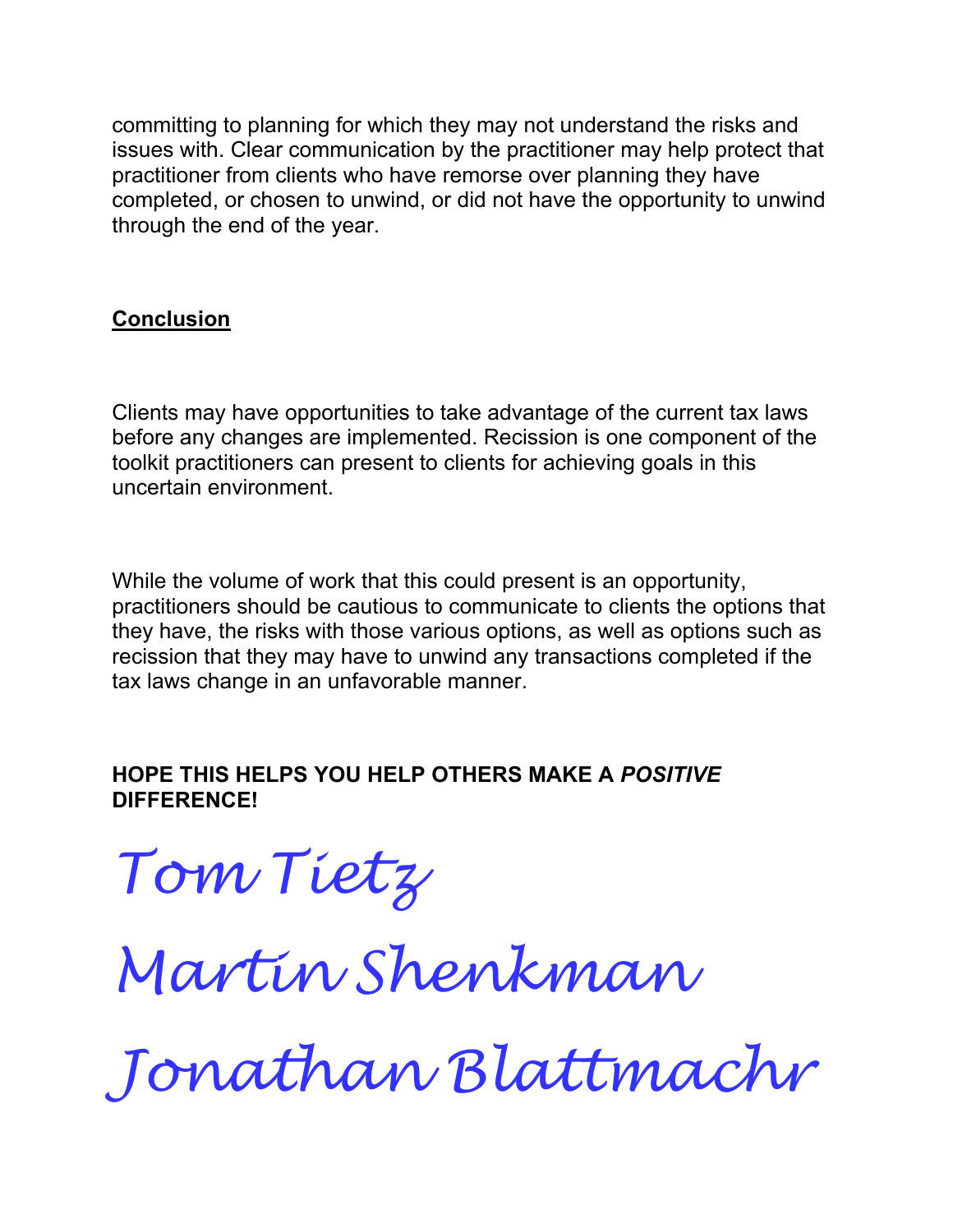## **CITE AS:**

**LISI** Estate Planning Newsletter #2909 (September 27, 2021) at [http://www.leimbergservices.com.](http://www.leimbergservices.com/) Copyright 2021 Leimberg Information Services, Inc. (**LISI**). Reproduction in Any Form or Forwarding to Any Person Prohibited - Without Express Permission. This newsletter is designed to provide accurate and authoritative information regarding the subject matter covered. It is provided with the understanding that **LISI** is not engaged in rendering legal, accounting, or other professional advice or services. If such advice is required, the services of a competent professional should be sought. Statements of fact or opinion are the responsibility of the authors and do not represent an opinion on the part of the officers or staff of **LISI**.

## **CITATIONS:**

<span id="page-12-1"></span>[\[ii\]](#page-2-1) Senator Sanders (I. VT)proposed the "For the 99.5 Percent" Act, Senator Van Hollen (D. MD) and others proposed the Sensible Taxation and Equity Promotion (STEP) Act, President Biden's administration provided several proposals in the General Explanation of the Administration's Fiscal Year 2022 Revenue Proposals, among other proposals.

<span id="page-12-0"></span>[<sup>\[</sup>i\]](#page-2-0) For more information on the infrastructure package passed by the Senate, see [https://www.cnn.com/2021/08/10/politics/bipartisan-plan](https://www.cnn.com/2021/08/10/politics/bipartisan-plan-infrastructure-vote-congress/index.html)[infrastructure-vote-congress/index.html](https://www.cnn.com/2021/08/10/politics/bipartisan-plan-infrastructure-vote-congress/index.html)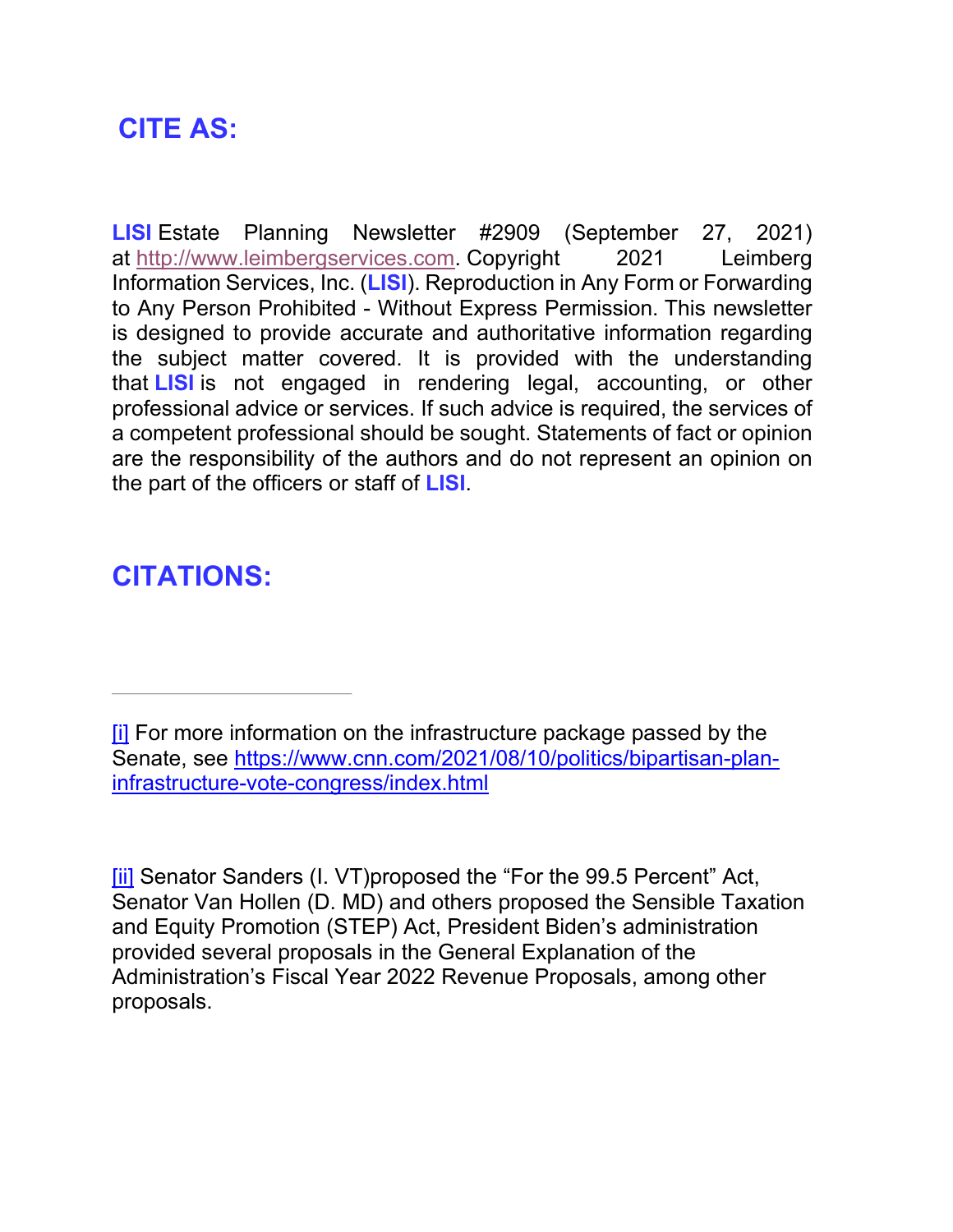<span id="page-13-0"></span>[\[iii\]](#page-2-2) A blueprint plan for the Bill was passed on August 11, 2021. See <https://www.nytimes.com/2021/08/11/us/politics/senate-budget-plan.html>

<span id="page-13-1"></span>[\[iv\]](#page-2-3) For an initial analysis of some of the changes that may affect estate planning, See, e.g., Jonathan G. Blattmachr & Carlyn S. McCaffrey, "The Estate Planning Tsunami of 2020," 47 Estate Planning 3, 10 (November 2020); Al W. King, Charlie Ratner, Richard Harris & Martin Shenkman, "President Biden's Budget Includes Big Tax Increases - What You Can Consider for Your Clients Now."

<span id="page-13-2"></span>[\[v\]](#page-3-0) [https://www.vanhollen.senate.gov/news/press-releases/van-hollen](https://www.vanhollen.senate.gov/news/press-releases/van-hollen-leads-colleagues-in-announcing-new-legislation-to-close-the-stepped-up-basis-loophole)[leads-colleagues-in-announcing-new-legislation-to-close-the-stepped-up](https://www.vanhollen.senate.gov/news/press-releases/van-hollen-leads-colleagues-in-announcing-new-legislation-to-close-the-stepped-up-basis-loophole)[basis-loophole](https://www.vanhollen.senate.gov/news/press-releases/van-hollen-leads-colleagues-in-announcing-new-legislation-to-close-the-stepped-up-basis-loophole) .

<span id="page-13-3"></span>[\[vi\]](#page-4-0) For an in-depth review of recission as it is applied to the tax world, see "Rescission Doctrine Provides Opportunity for Tax Do-Overs" by Timothy J. McCormally, J.D., Washington, published on June 1, 2015, accessed on <https://www.thetaxadviser.com/issues/2015/jun/tax-clinic-05.html.This> reference and author description needs to be cleaned up.

<span id="page-13-4"></span>[\[vii\]](#page-4-1) Penn v. Robertson, 115 F.2d 167 (4th Cir. 1940).

<span id="page-13-5"></span>[\[viii\]](#page-4-2) Rev. Rul. 80-58; 1980-1 C.B. 181; 1980 IRB LEXIS 502.

<span id="page-13-6"></span>[\[ix\]](#page-4-3) Rev. Rul. 80-58 states "*the annual accounting period principle requires the determination of income at the close of the taxable year without regard to subsequent events*."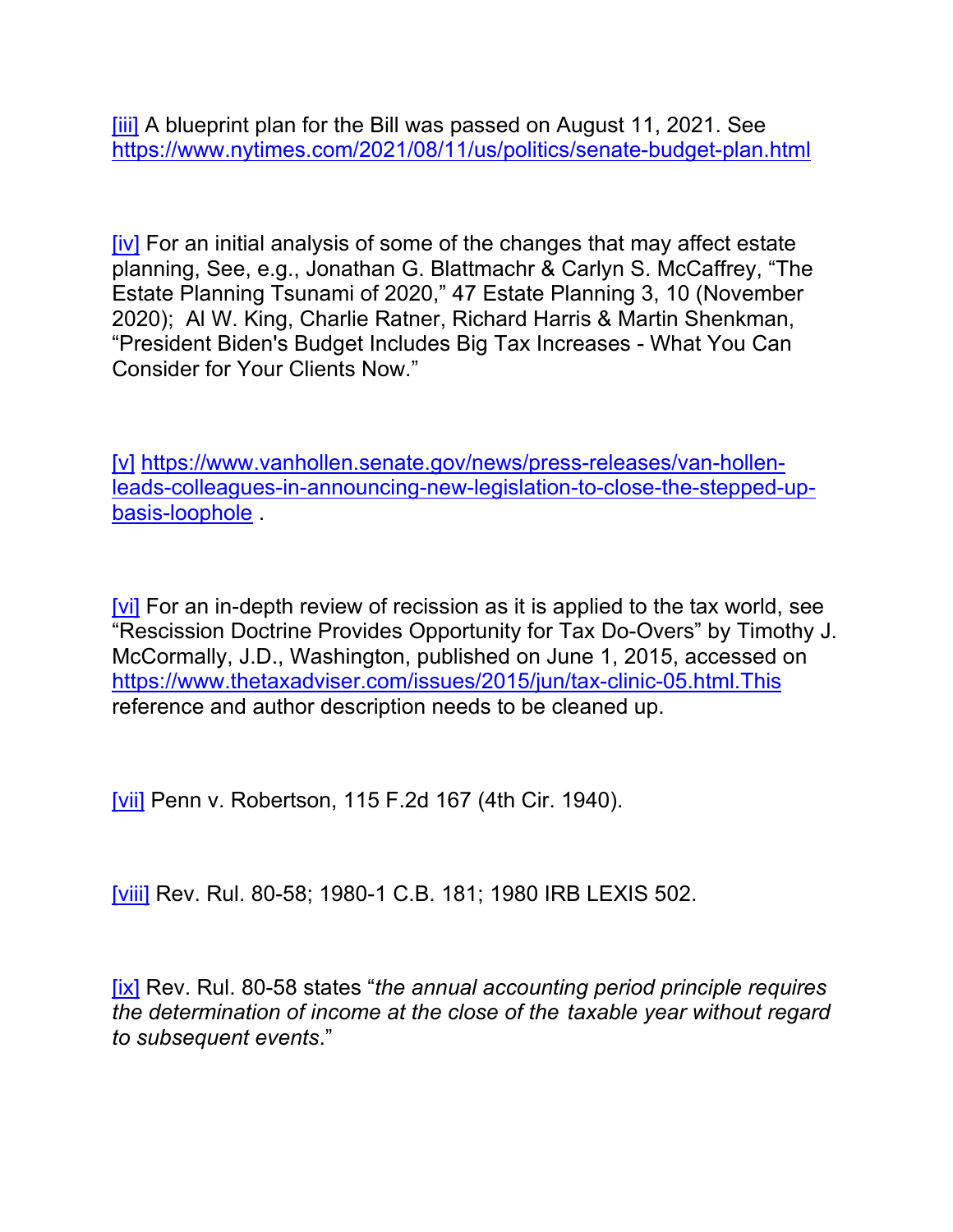<span id="page-14-0"></span>[x] Specifically, Rev. Rul. 80-58 comments "*A rescission may be effected by mutual agreement of the parties, by one of the parties declaring a rescission of the contract without the consent of the other if sufficient grounds exist, or by applying to the court for a decree of rescission.*"

<span id="page-14-1"></span>[xi] Throughout this article, "Section" refers to a section of the Internal Revenue Code of 1986, as amended.

<span id="page-14-2"></span>[xii] Rev. Proc. 2012-3 (Section 5.02) initially started the no-rule policy, which was affirmed in Rev. Proc. 2014-3 and reaffirmed Rev. Proc. 2015- 3. But not subsequent years?

<span id="page-14-3"></span>[xiii] While a PLR is not considered binding on the IRS for anyone other than the taxpayer requesting the PLR and cannot be used as precedence (Section 6110(k)(3)), they can be used to understand the viewpoint of the IRS and practices to consider when considering using recission.

<span id="page-14-4"></span>[xiv] In the representations, point 2, there was significant discussion of how exactly the parties would be brought back to their initial positions: "*Controlled has not paid any consideration other than the distributed shares of Controlled to Shareholder in connection with the distribution and Shareholder has not made any capital contribution to Controlled since the distribution. No such consideration will be paid by Controlled, and no such capital contribution will be made prior to the rescission. Therefore, no transactions between Shareholder and Controlled, as shareholder and direct subsidiary respectively, other than the distribution itself, will need to be reversed in order to effect the rescission.*"

<span id="page-14-5"></span>[xv] As it is indicated in the PLR: "*Sometime in the next few months, Acquiring discovered that the merger of Target into Acquiring could yield adverse tax consequences that potentially could be devastating to the*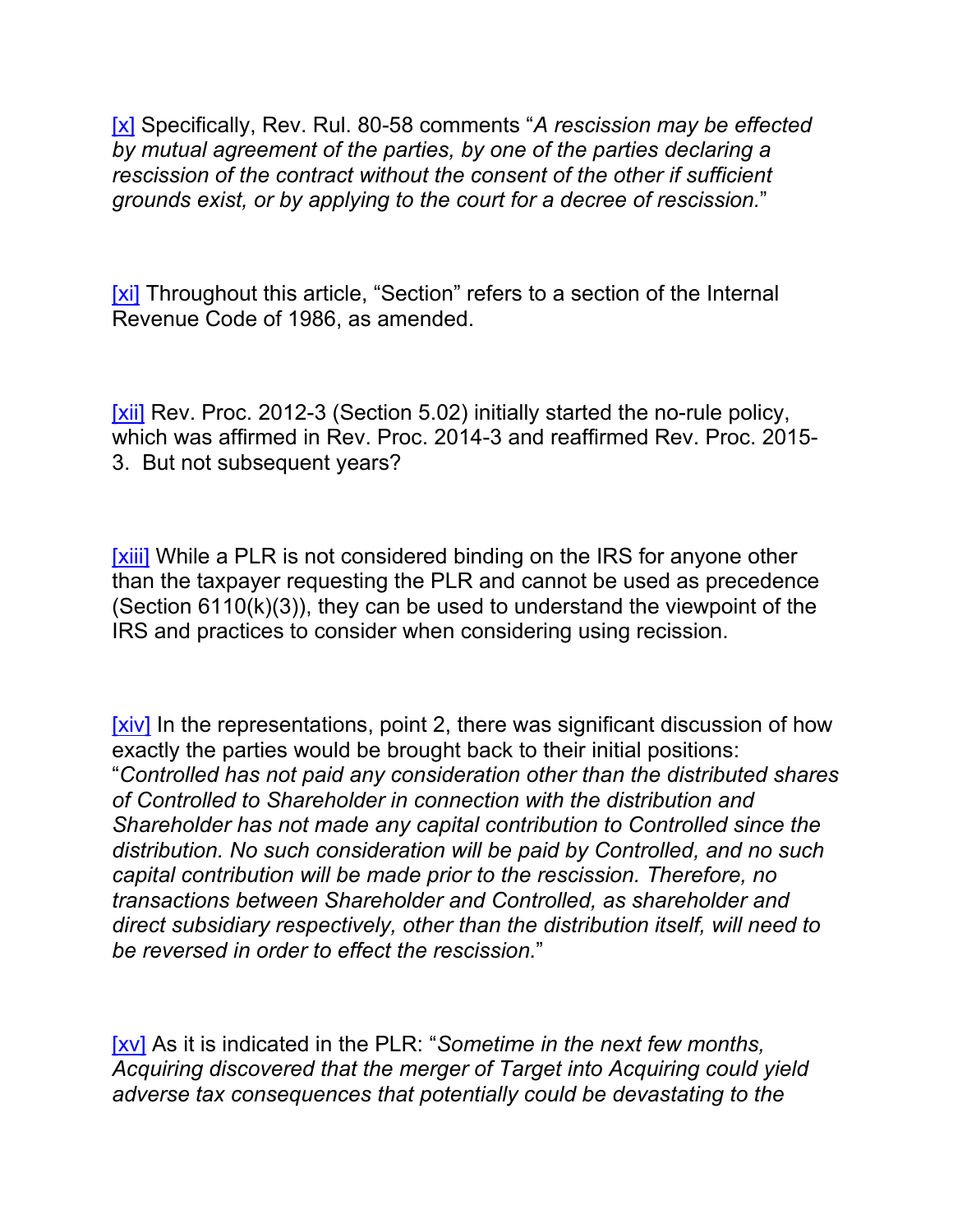*viability of Acquiring as an ongoing entity. After learning of these consequences, Acquiring, Target, and certain shareholders of Target undertook steps to rescind the merger and effect a taxable sale of the Target common stock to Acquiring*."

<span id="page-15-0"></span>[xvi] PLR 200911004. However, note that the adverse tax consequences were significant enough to endanger the continued existence of the merged entity as a business.

<span id="page-15-1"></span>[xvii] The authors are simply providing recommendations for practitioners to consider and are not arguing for steps to be considered as best practices when using recission.

<span id="page-15-2"></span>[xviii] The ruling included the following information on the language incorporated into the contract: "*The contract of sale obligated. A, at the request of B, to accept reconveyance of the land from B if at any time within nine months of the date, of sale, B was unable to have the land rezoned for 5's business purposes.*"

<span id="page-15-3"></span>[xix] Note that a tax year may occur before the end of what would be the normal end of a taxpayer's tax year, such as in the event of death of an individual.

<span id="page-15-4"></span>[xx]This section needs tailoring for the specific transaction that is contemplated for the recission provision. If there are transaction documents other than a promissory note (or in lieu of a note), they should be referenced in the provision.